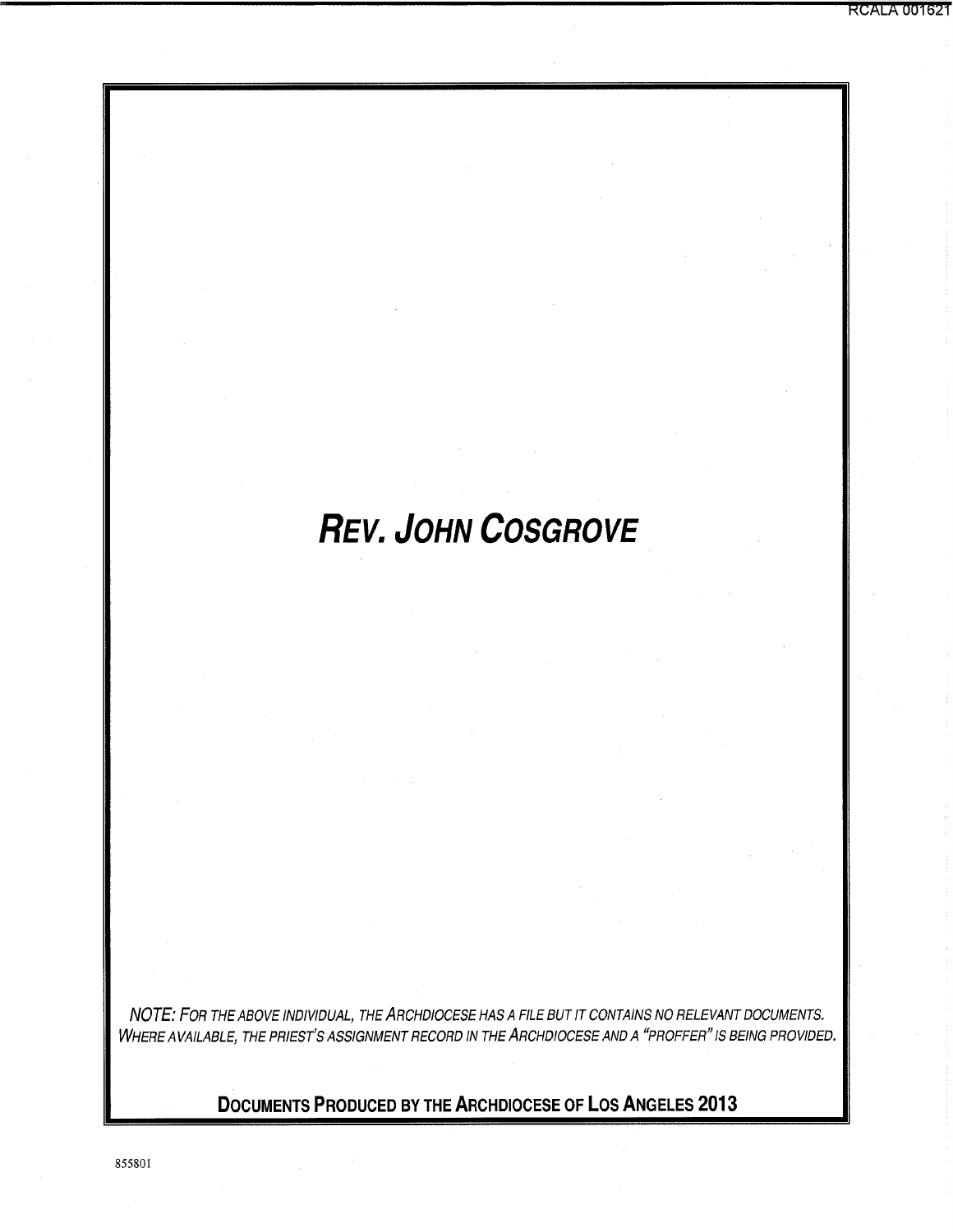**RCALA 001622** 

## **Vicar for Clergy Database**

Clergy Assignment Record (Detailed)

# **Rev Msgr John V. Cosgrove**

Current Primary Assignment

Dfaconate Ordination Priesthood Ordination Diocese Name Date of Incardination Religious Community Ritual Ascription Ministry Status Canon State **Diocesan Monsignor** Incard Process Begin Pension Date

Birth Date 10/20/1929 Birth Place Los Angeles, California, USA

> 4/27/1955 Archdiocese of los Angeles 4/27/1955

latin Deceased

Age: Deanery:

---·••••••••••"-"""--'""'"-"""''"'''•-•••••<--.••••••-·-•

**Seminary** Ethnicity

St. John's Seminary, camarillo English

### **Fingerprint Verification and Safeguard Training**

Date Background Check Virtus Training Date

#### **Assignment History**

| <b>Assignment</b>                                                                              | <b>Beginning Date</b> | <b>Completion Date</b> |
|------------------------------------------------------------------------------------------------|-----------------------|------------------------|
| Deceased                                                                                       | 2/6/1989              |                        |
| Prelate of Honor, Active Service                                                               | 9/13/1984             | 2/5/1989               |
| St. Genevieve Catholic Church, Panorama City Pastor, Active Service                            | 11/20/1975            | 9/12/1984              |
| St. Joseph Catholic Church, Pomona Pastor, Active Service                                      | 7/1/1974              | 11/19/1975             |
| St. Anthony Catholic Church, Oxnard, Resident                                                  | 7/1/1970              | 6/30/1974              |
| Santa Clara High School, Oxnard Principal, Active Service                                      | 7/1/1970              | 6/30/1974              |
| St. Brendan Catholic Church, Los Angeles, Resident                                             | 7/5/1969              | 6/30/1970              |
| St. Bernadette Catholic Church, Los Angeles, Resident                                          | 8/15/1966             | 7/4/1969               |
| Bishop Conaty Our Lady of Loretto High School, Los Angeles Principal,<br><b>Active Service</b> | 8/21/1964             | 8/14/1966              |
| St. Agnes Catholic Church, Los Angeles, Resident                                               | 7/2/1962              | 8/14/1966              |